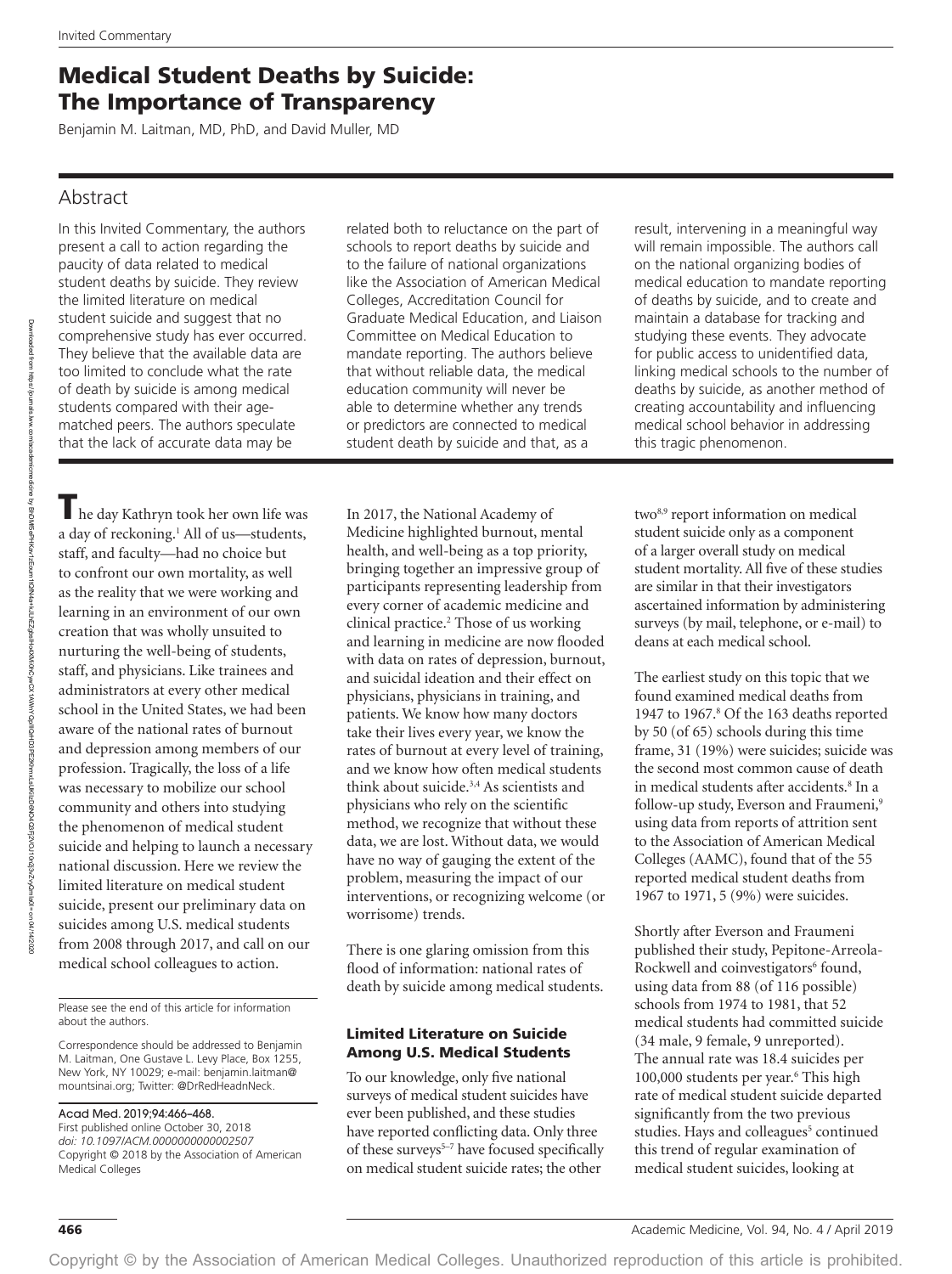deaths from 1989 to 1994. According to their study of 101 (of 126) U.S. medical schools, the suicide rate was again very low. They reported 15 suicides (14 male students and 1 female; 12 students were Caucasian, 2 were Middle Eastern, and 1 was Hispanic).

After the study by Hays and colleagues, there was a 15-year gap in research on the topic of medical student suicide. Most recently, Cheng and colleagues<sup>7</sup> examined the deaths at 92 (of 133) U.S. medical schools from 2006 to 2011. They reported 6 medical student suicides, or 2.3 per 100,000 students. Four of the students were male and 2 female; 5 were Caucasian, and 1 was Asian. The authors provided further detail, reporting that 2 suicides occurred each in the first, second, and third years of medical school and that the methods of suicide (of the 5 known) were gunshot  $(n = 2)$ , hanging  $(n = 2)$ , and overdose  $(n = 1)$ .<sup>7</sup>

#### Preliminary Data on Suicides Among U.S. Medical Students From 2008 to 2017

To begin to fill the gap on research into medical student suicide, we conducted our own preliminary research. We obtained contact information for 100 students, each representing a U.S. MDgranting medical school that has an MD/PhD program (of 112 total in the country). We sent a survey electronically to student representatives at each of these 100 schools, asking them to distribute it to their MD/PhD peers. Specifically, the survey asked respondents if any medical student deaths or suicides occurred during their time at the institution. Additional information obtained included years the suicides occurred, as well as sex and ethnicity of the deceased students. We intentionally kept the survey brief to increase the odds of its completion. We postulated that, compared to school administrations, students have higher expectations of accountability regarding the deaths of their peers and that, among learners, MD/PhD students would be an ideal population to survey because they have the longest institutional memory, often spending 7 to 9 years enrolled at their school. To our knowledge, no other investigations have asked students directly to report on rates of suicide. We recorded school names for response rate tracking only. If multiple students from an institution reported the same suicide, we counted it only once.

We received responses from 446 students representing 78 MD/PhD programs (a 78% program response rate). Students reported a total of 54 unique deaths, including 34 suicides, from academic years 2008–2009 to 2017–2018. We received information on gender for 31 of the deaths by suicide and on race/ethnicity for 26. Students reported that 22 of the people who committed suicide were males and 9 were female; 15 were Caucasian, 4 Asian, 3 Middle Eastern, 3 Indian, and 1 African American. We calculated a prevalence of 6.19 suicides per 100,000 students during the 10 years examined.

### A Call to Action

Although we cannot say with full confidence that our data are accurate and complete, they fall within the very wide range of medical student suicides reported over the past 70 years. Almost that entire range falls below both the age-adjusted rate of suicide in the United States (13.42 per 100,000) and the rate among adults aged 25–43 (16.49 for 100,000).10

Our preliminary data are critical for understanding and addressing suicide and mental illness. Medical educators and medical professionals have embarked on a national initiative to address burnout and mental health among medical trainees and practicing physicians—with profound implications for teaching, training, learning, and practice—despite having extremely limited and conflicting data for what is arguably the most significant manifestation of poor wellbeing. We believe that medical schools must be held accountable for the timely and accurate reporting of deaths by suicide among their students.

No reliable reporting mechanism is currently in place. To our knowledge, there is no mandate from the AAMC, the Accreditation Council for Graduate Medical Education (ACGME), or the Liaison Committee on Medical Education (LCME) that suicides be reported.

We believe that schools may not report suicides for a variety of reasons. These include legitimate concerns, such as the fear of copycat suicides and the importance of protecting the privacy

of the students who are deceased and their families. However, some factors may have more to do with self-interest, such as concerns about what a publicly reported suicide might do to a school's recruitment, reputation, and ranking. In our opinion, there is no valid reason to avoid establishing a rigorous, data-driven approach to examining this national crisis. In fact, until the community has accurate data, medical educators and other stakeholders will not even know whether the current problem represents an acute crisis, a decades-long trend that has been neglected for generations, or an incidence of death by suicide that is no different from that of age-matched controls.

Medical student suicide is an area in dire need of further research. In addition to collecting and reporting the number of medical student suicides, we must also determine whether these deaths are linked to other variables, including, but not limited to:

- U.S. region
- Year in medical school
- Transitions in education
- Medical student demographics
- *U.S. News & World Report* rankings
- Attendance at a public vs. private school
- Mean student debt

Data indicating that resident suicides are more likely to occur in the first two years of residency and in specific months of the year provide essential information for residency program directors and others establishing interventions.11 Similar data about medical student suicides could lead to much-needed interventions at the undergraduate medical education (UME) level.

Students, faculty, staff, and academic health center leaders should demand reliable and valid information about, as well as funding for research on, medical student suicides. The leaders of U.S. medical schools should be willing to report student deaths by suicide to a secure, central data repository that is managed by some combination of the AAMC, LCME, and/or ACGME. These organizations must find a way to analyze and share such data with schools, applicants, students, and the general public so that data can drive meaningful

Copyright © by the Association of American Medical Colleges. Unauthorized reproduction of this article is prohibited.